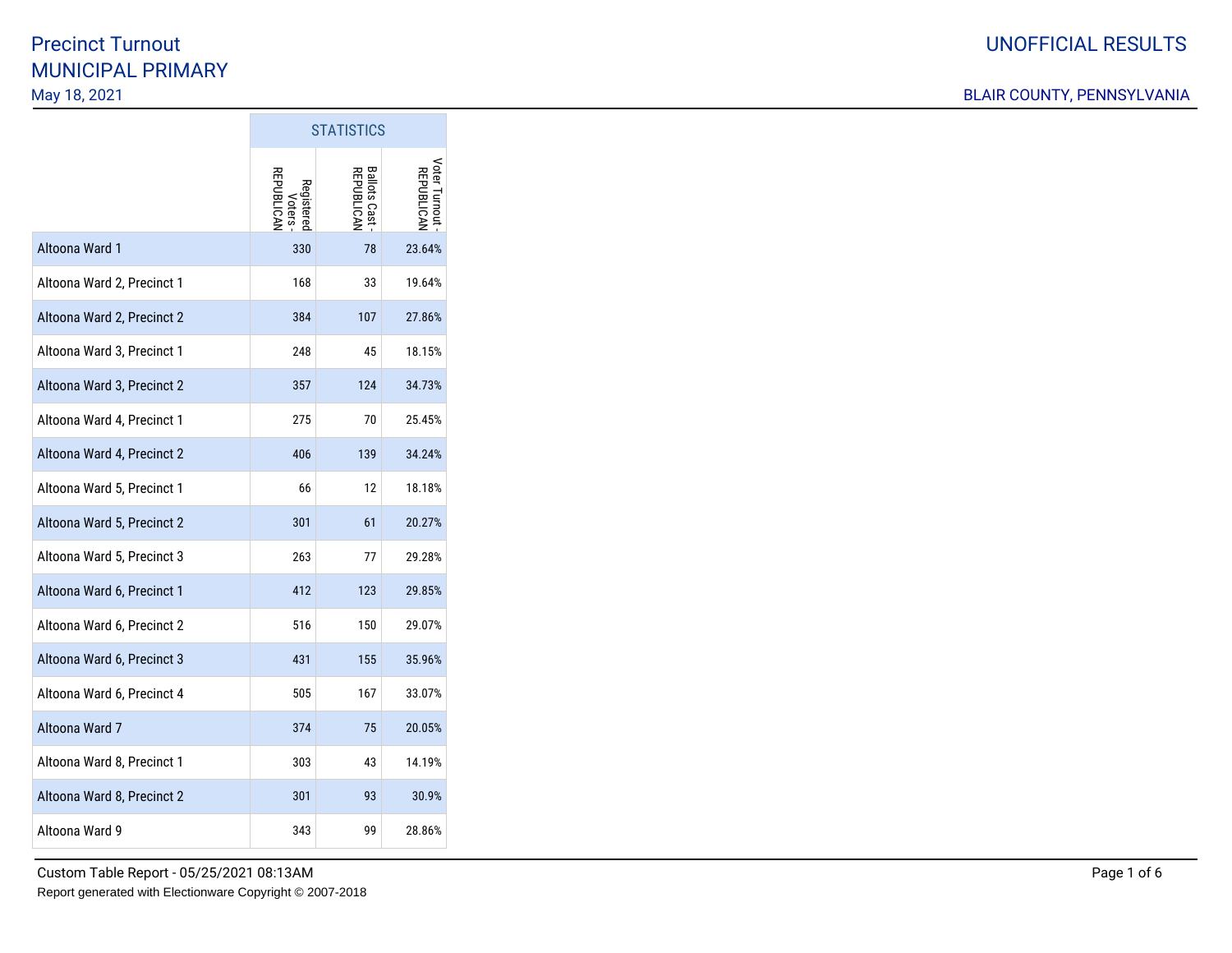|                                | <b>STATISTICS</b>                 |                                   |                                  |
|--------------------------------|-----------------------------------|-----------------------------------|----------------------------------|
|                                | Voters<br>REPUBLICAN<br>Registere | <b>Ballots Cast</b><br>REPUBLICAN | Voter Turnou<br><b>REPUBLICA</b> |
| Altoona Ward 10, Precinct 1    | 549                               | 132                               | 24.04%                           |
| Altoona Ward 10, Precinct 2    | 575                               | 202                               | 35.13%                           |
| Altoona Ward 11, Precinct 1    | 594                               | 156                               | 26.26%                           |
| Altoona Ward 11, Precinct 2    | 558                               | 223                               | 39.96%                           |
| Altoona Ward 12, Precinct 1    | 346                               | 107                               | 30.92%                           |
| Altoona Ward 12, Precinct 2    | 268                               | 95                                | 35.45%                           |
| Altoona Ward 12, Precinct 3    | 247                               | 84                                | 34.01%                           |
| Altoona Ward 12, Precinct 4    | 360                               | 136                               | 37.78%                           |
| Altoona Ward 13, Precinct 1    | 584                               | 193                               | 33.05%                           |
| Altoona Ward 13, Precinct 2    | 380                               | 135                               | 35.53%                           |
| Altoona Ward 13, Precinct 3    | 360                               | 111                               | 30.83%                           |
| Altoona Ward 13, Precinct 4    | 240                               | 73                                | 30.42%                           |
| Altoona Ward 14, Precinct 1    | 604                               | 240                               | 39.74%                           |
| Altoona Ward 14, Precinct 2    | 634                               | 219                               | 34.54%                           |
| Altoona Ward 14, Precinct 3    | 582                               | 204                               | 35.05%                           |
| Allegheny Township, District 1 | 1,043                             | 402                               | 38.54%                           |
| Allegheny Township, District 2 | 1,057                             | 366                               | 34.63%                           |
| Allegheny Township, District 3 | 174                               | 58                                | 33.33%                           |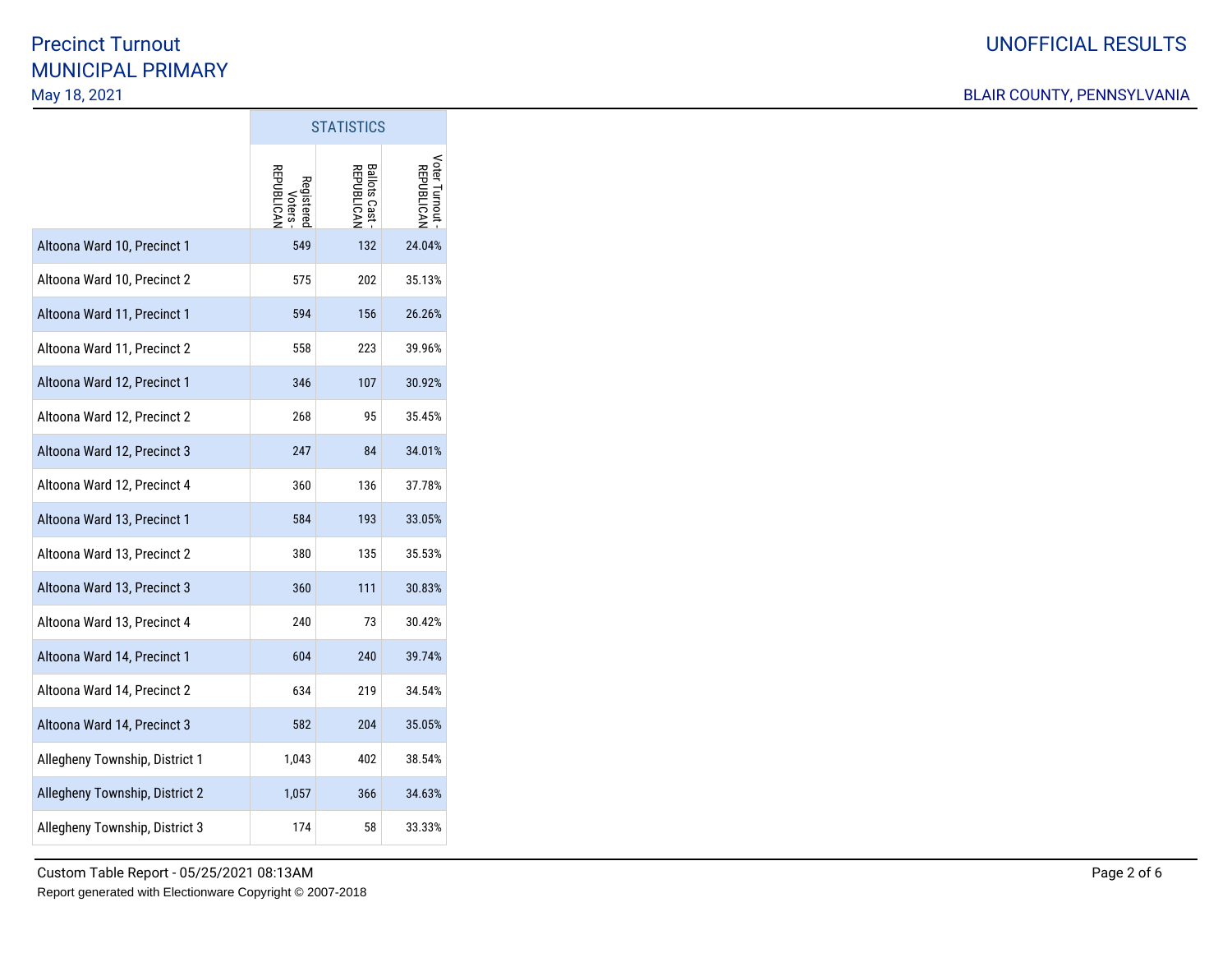|                                   | <b>STATISTICS</b>                 |                              |                             |
|-----------------------------------|-----------------------------------|------------------------------|-----------------------------|
|                                   | Voters<br>REPUBLICAN<br>Registere | Ballots Cast -<br>REPUBLICAN | Voter Turnout<br>REPUBLICAN |
| Allegheny Township, District 4    | 462                               | 185                          | 40.04%                      |
| Antis Township, District 1        | 1,273                             | 437                          | 34.33%                      |
| Antis Township, District 2        | 733                               | 290                          | 39.56%                      |
| Antis Township, District 3        | 916                               | 355                          | 38.76%                      |
| <b>Bellwood Borough</b>           | 781                               | 262                          | 33.55%                      |
| <b>Blair Township, District 1</b> | 735                               | 275                          | 37.41%                      |
| <b>Blair Township, District 2</b> | 771                               | 250                          | 32.43%                      |
| <b>Blair Township, District 3</b> | 674                               | 234                          | 34.72%                      |
| <b>Catharine Township</b>         | 393                               | 156                          | 39.69%                      |
| Duncansville Borough              | 525                               | 193                          | 36.76%                      |
| Frankstown Twp, District 1        | 840                               | 334                          | 39.76%                      |
| Frankstown Twp, District 2        | 656                               | 261                          | 39.79%                      |
| Frankstown Twp, District 3        | 820                               | 323                          | 39.39%                      |
| Frankstown Twp, District 4        | 587                               | 226                          | 38.5%                       |
| Frankstown Twp, District 5        | 851                               | 370                          | 43.48%                      |
| Freedom Twp, District 1           | 492                               | 172                          | 34.96%                      |
| Freedom Twp, District 2           | 957                               | 378                          | 39.5%                       |
| Greenfield Twp, District 1        | 665                               | 188                          | 28.27%                      |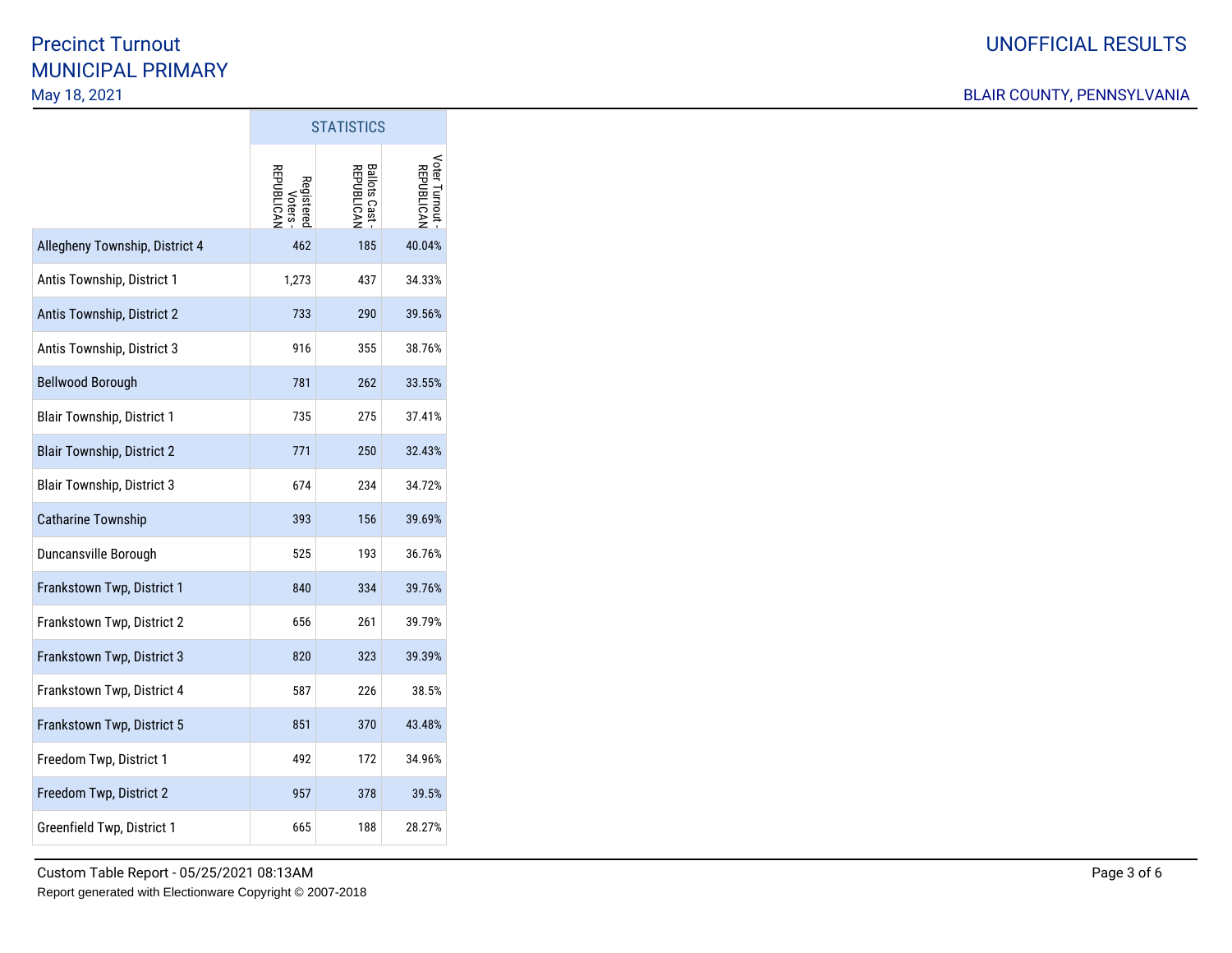|                            | <b>STATISTICS</b>                 |                                   |                             |
|----------------------------|-----------------------------------|-----------------------------------|-----------------------------|
|                            | Voters<br>REPUBLICAN<br>Registere | <b>Ballots Cast</b><br>REPUBLICAN | Voter Turnout<br>REPUBLICAN |
| Greenfield Twp, District 2 | 86                                | 25                                | 29.07%                      |
| Greenfield Twp, District 3 | 779                               | 190                               | 24.39%                      |
| Hollidaysburg Boro, Ward 1 | 200                               | 58                                | 29%                         |
| Hollidaysburg Boro, Ward 2 | 292                               | 121                               | 41.44%                      |
| Hollidaysburg Boro, Ward 3 | 334                               | 107                               | 32.04%                      |
| Hollidaysburg Boro, Ward 4 | 365                               | 144                               | 39.45%                      |
| Hollidaysburg Boro, Ward 5 | 318                               | 128                               | 40.25%                      |
| Hollidaysburg Boro, Ward 6 | 300                               | 122                               | 40.67%                      |
| Hollidaysburg Boro, Ward 7 | 290                               | 131                               | 45.17%                      |
| <b>Huston Township</b>     | 614                               | 239                               | 38.93%                      |
| Juniata Township           | 537                               | 205                               | 38.18%                      |
| Logan Twp, District 1      | 767                               | 294                               | 38.33%                      |
| Logan Twp, District 2      | 971                               | 312                               | 32.13%                      |
| Logan Twp, District 3      | 501                               | 214                               | 42.71%                      |
| Logan Twp, District 4      | 745                               | 267                               | 35.84%                      |
| Logan Twp, District 5      | 742                               | 273                               | 36.79%                      |
| Logan Twp, Distict 6       | 925                               | 308                               | 33.3%                       |
| Logan Twp, District 7      | 339                               | 130                               | 38.35%                      |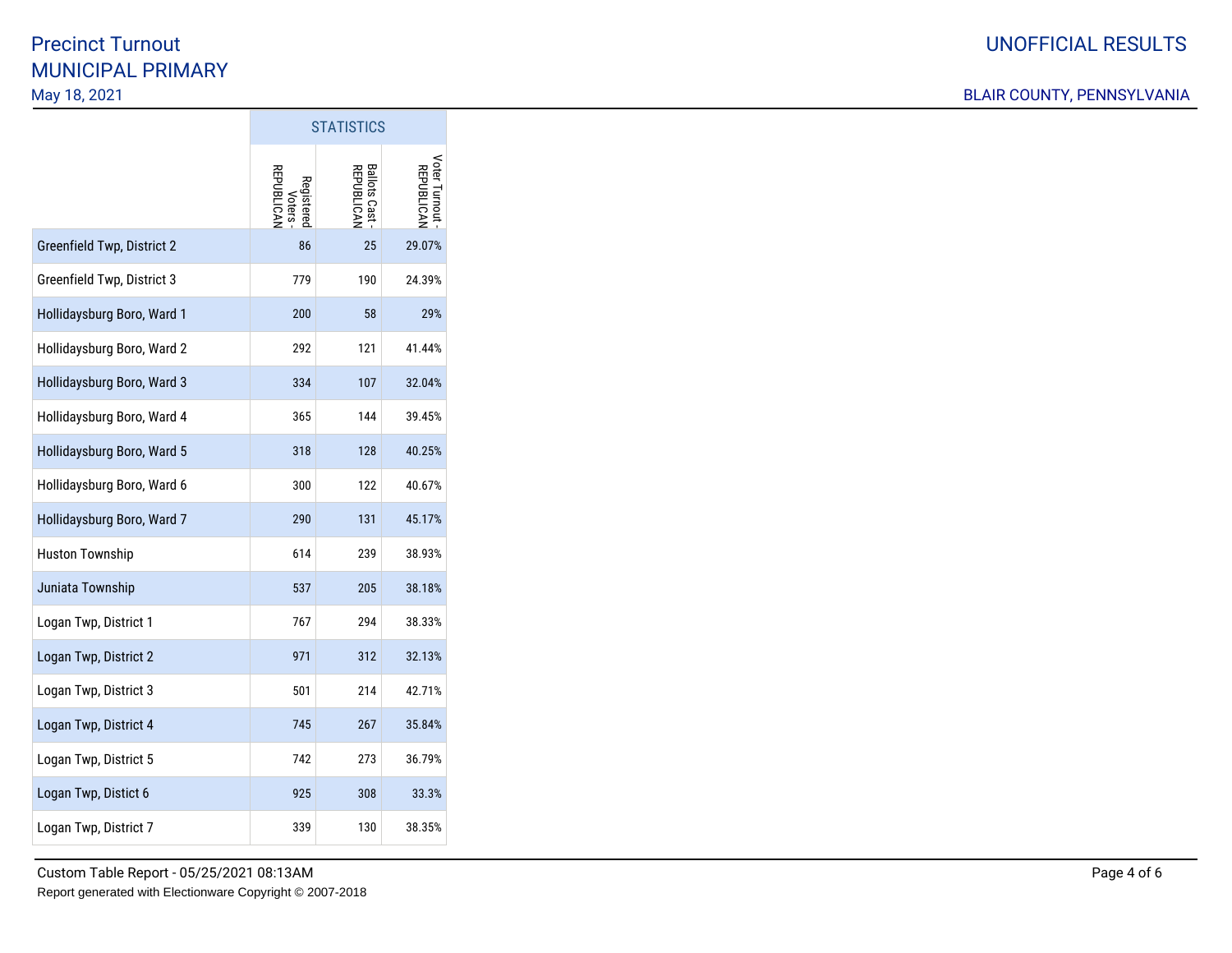|                              | <b>STATISTICS</b>                 |                                   |                             |
|------------------------------|-----------------------------------|-----------------------------------|-----------------------------|
|                              | Voters<br>REPUBLICAN<br>Registere | <b>Ballots Cast</b><br>REPUBLICAN | Voter Turnout<br>REPUBLICAN |
| Martinsburg Boro, District 1 | 394                               | 166                               | 42.13%                      |
| Martinsburg Boro, District 2 | 479                               | 172                               | 35.91%                      |
| Newry Borough                | 82                                | 19                                | 23.17%                      |
| North Woodbury Township      | 1,224                             | 502                               | 41.01%                      |
| Roaring Spring Boro 1        | 271                               | 84                                | 31%                         |
| Roaring Spring Boro 2        | 411                               | 156                               | 37.96%                      |
| Roaring Spring Boro 3        | 319                               | 112                               | 35.11%                      |
| Snyder Twp, District 1       | 585                               | 193                               | 32.99%                      |
| Snyder Twp, District 2       | 901                               | 291                               | 32.3%                       |
| <b>Taylor Twp</b>            | 1,208                             | 451                               | 37.33%                      |
| Tyrone Boro, Ward 1          | 378                               | 140                               | 37.04%                      |
| Tyrone Boro, Ward 2          | 250                               | 84                                | 33.6%                       |
| Tyrone Boro, Ward 3          | 226                               | 63                                | 27.88%                      |
| Tyrone Boro, Ward 4          | 155                               | 63                                | 40.65%                      |
| Tyrone Boro, Ward 5          | 233                               | 84                                | 36.05%                      |
| Tyrone Boro, Ward 6          | 402                               | 187                               | 46.52%                      |
| Tyrone Boro, Ward 7          | 318                               | 132                               | 41.51%                      |
| Tyrone Twp, District 1       | 401                               | 140                               | 34.91%                      |